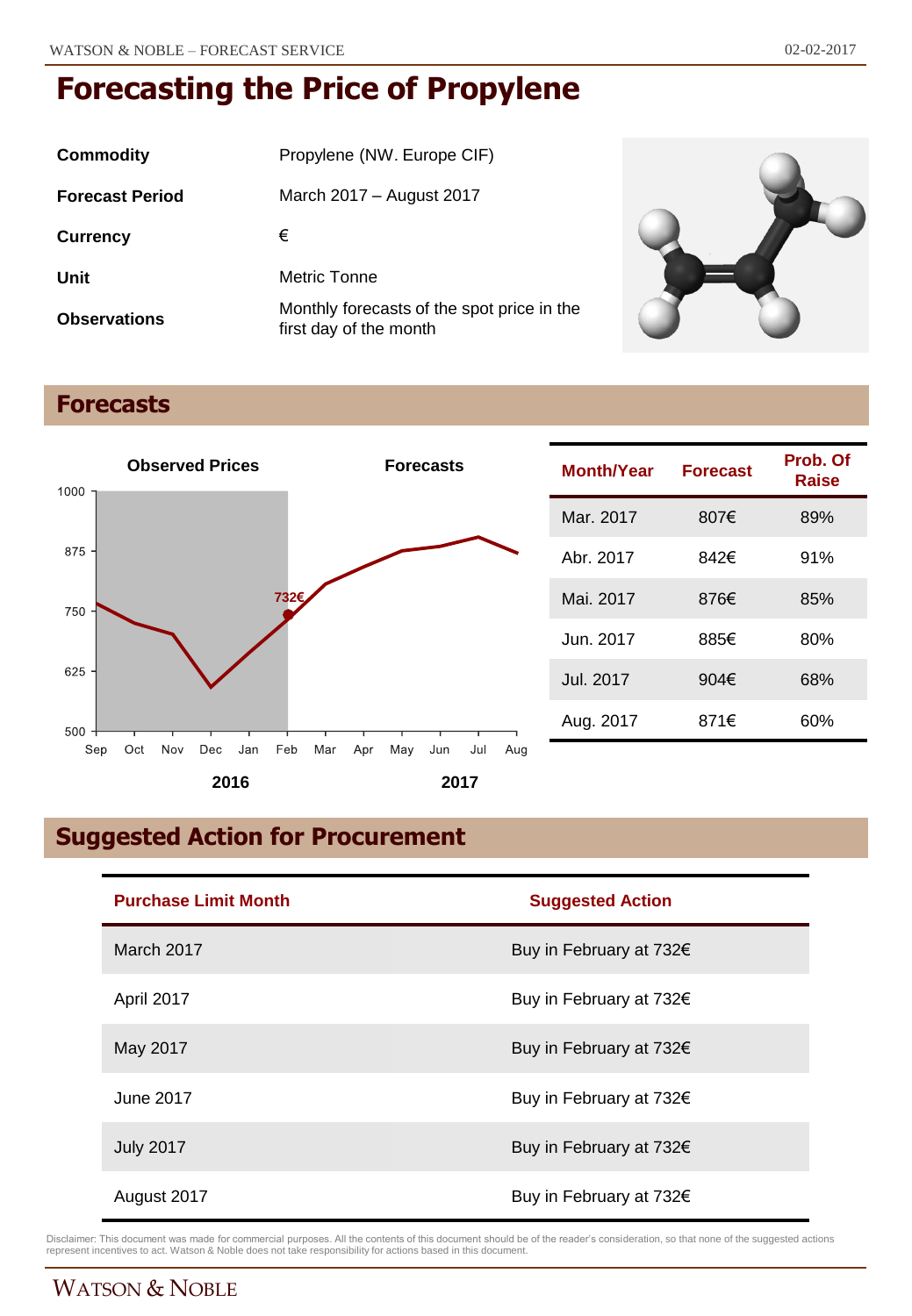## **Impact Analysis: One Month Forecast**



Our algorithm forecasts a higher price of Propylene in one month: it is expectable that the price increases 10,18% from 732€ to 807€ until the beginning of March.

**Indices of Factors**



#### **Interpretation**

- **Decrease of Supply:** Positive pressure of the Supply index
- **Increase of Demand:** Positive pressure of the Demand index
- **Considerably positive pressure of the index of Propylene**
- Positive pressure of the index of variables representing the market upstream
- **Positive pressure of the index of variables** representing the market downstream
- Slightly negative pressure of the financial index
- **Considerably positive pressure of other commodities and other factors**
- **Focus on Euro, US, and UK**





Disclaimer: This document was made for commercial purposes. All the contents of this document should be of the reader's consideration, so that none of the suggested actions<br>represent incentives to act. Watson & Noble does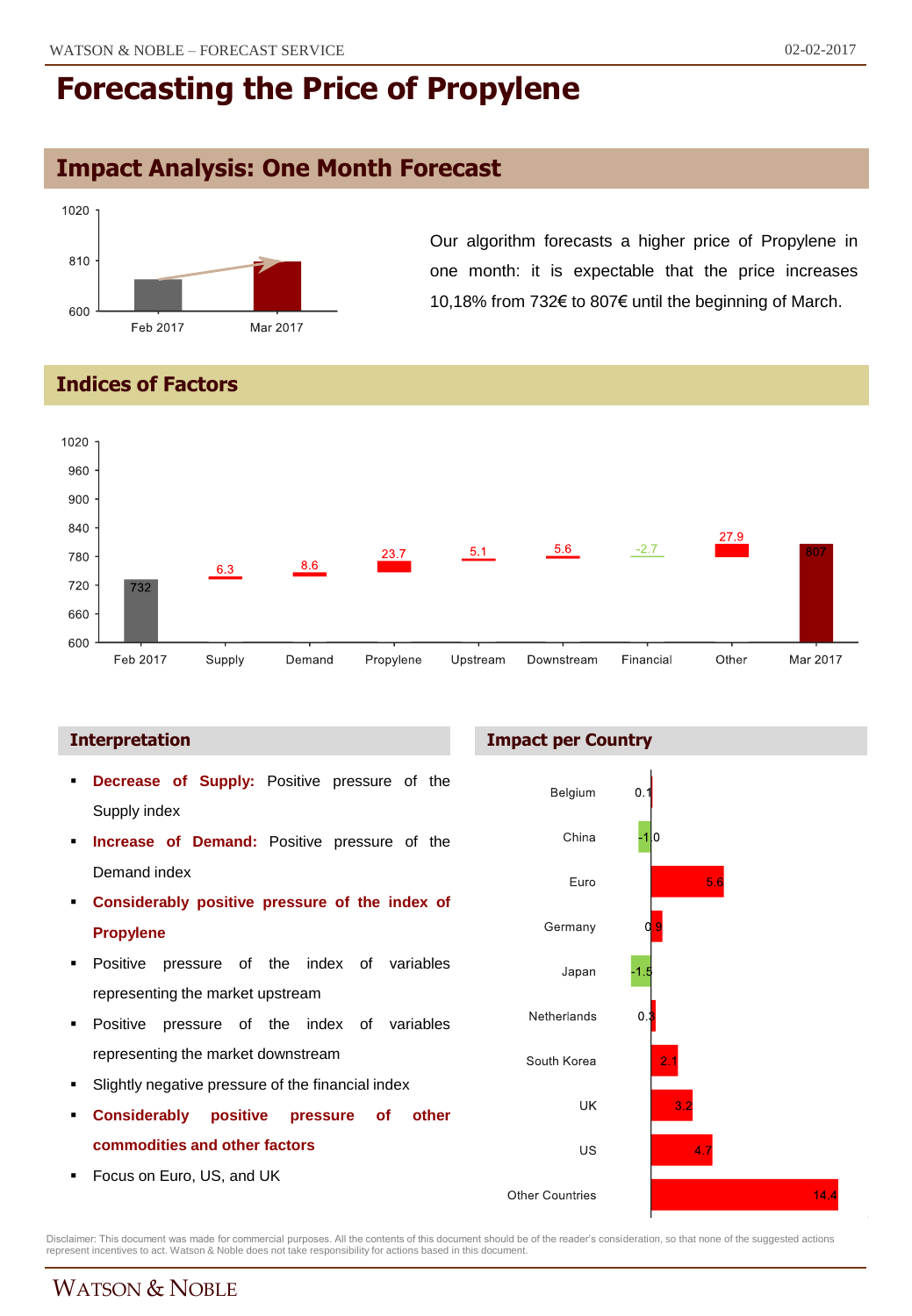## **Impact Analysis: Two Months Forecast**



Our algorithm forecasts a higher price of Propylene in two months: it is expectable that the price increases 15,07% from 732€ to 842€ until the beginning of April.

**Indices of Factors**



#### **Interpretation Impact per Country**

- **Decrease of Supply:** Positive pressure of the Supply index
- **Increase of Demand:** Positive pressure of the Demand index
- Positive pressure of the index of Propylene
- Positive pressure of the index of variables representing the market upstream
- Negative pressure of the index of variables representing the market downstream
- Positive pressure of the financial index
- Positive pressure of other commodities and other factors
- Focus on UK, Japan, and France



Disclaimer: This document was made for commercial purposes. All the contents of this document should be of the reader's consideration, so that none of the suggested actions<br>represent incentives to act. Watson & Noble does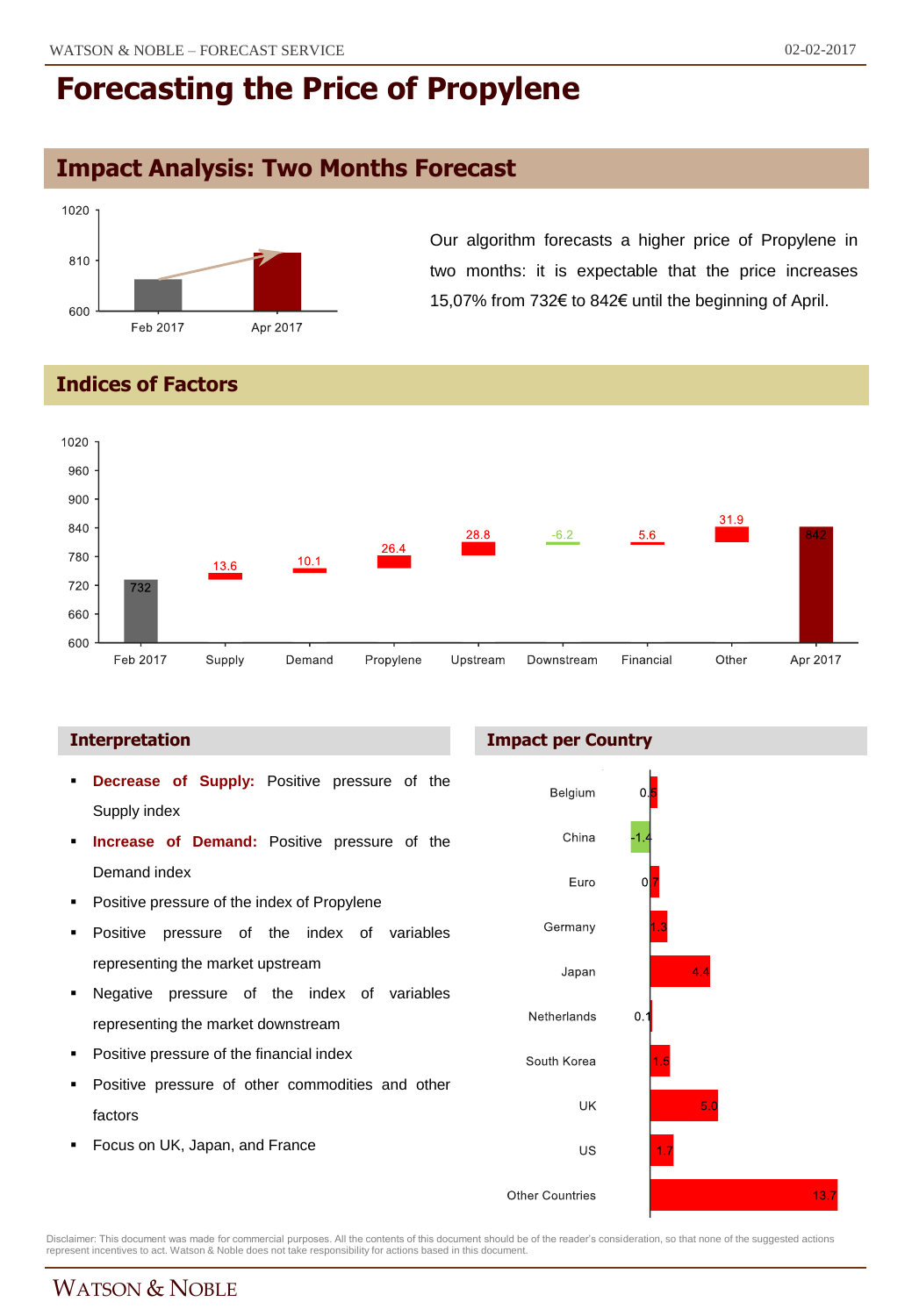## **Impact Analysis: Three Months Forecast**



Our algorithm forecasts a higher price of Propylene in three months: it is expectable that the price increases 19,61% from 732€ to 876€ until the beginning of May.

#### **Indices of Factors**



#### **Interpretation Impact per Country**

- **Decrease of Supply:** Positive pressure of the Supply index
- **Increase of Demand:** Positive pressure of the Demand index
- Positive pressure of the index of Propylene
- Positive pressure of the index of variables representing the market upstream
- Negative pressure of the index of variables representing the market downstream
- Positive pressure of the financial index
- **Considerably positive pressure of other commodities and other factors**
- Focus on Japan, US, and UK



Disclaimer: This document was made for commercial purposes. All the contents of this document should be of the reader's consideration, so that none of the suggested actions<br>represent incentives to act. Watson & Noble does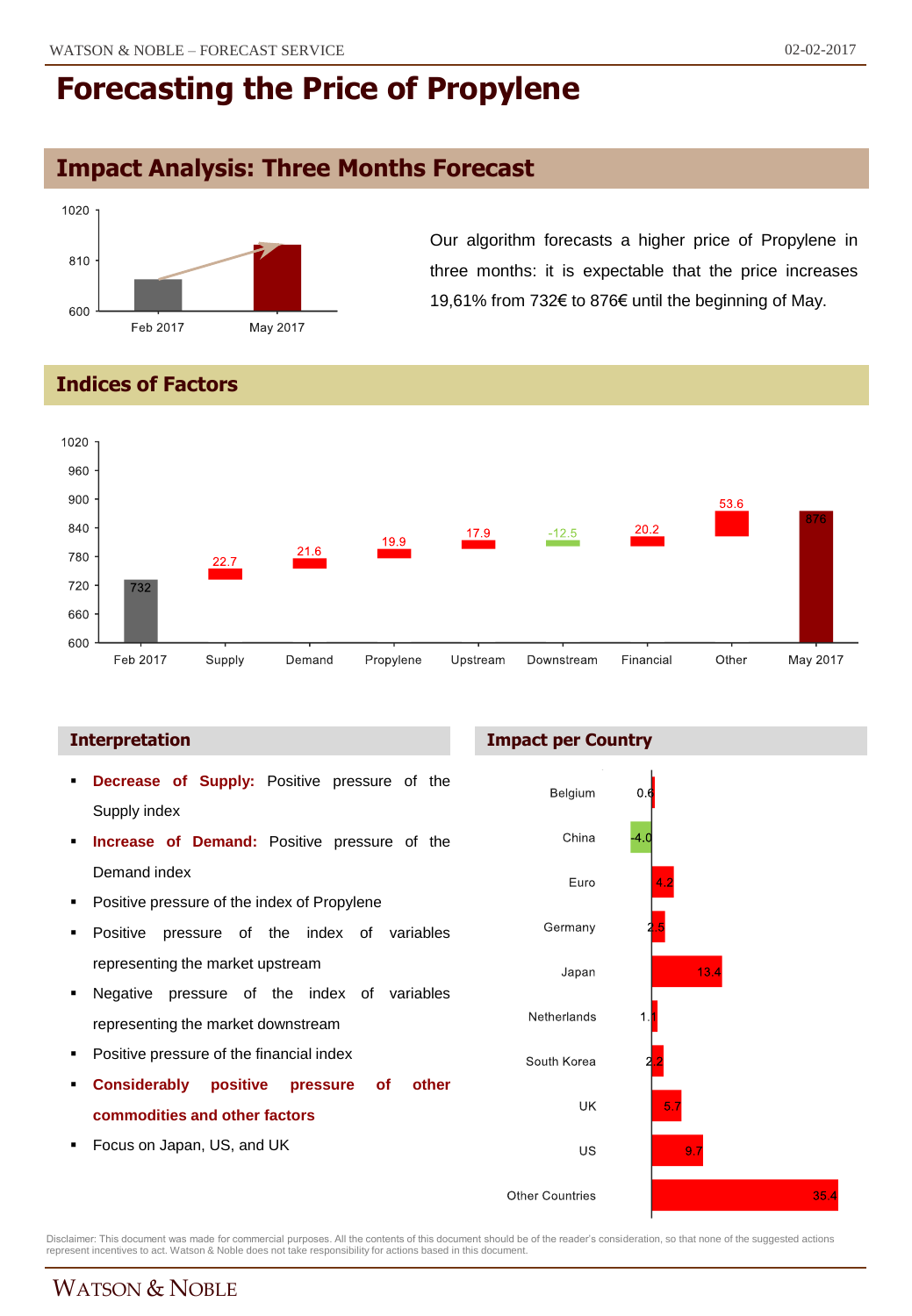## **Impact Analysis: Four Months Forecast**



Our algorithm forecasts a higher price of Propylene in four months: it is expectable that the price increases 20,89% from 732€ to 885€ until the beginning of June.

**Indices of Factors**



- **Decrease of Supply:** Positive pressure of the Supply index
- **Increase of Demand:** Positive pressure of the Demand index
- Positive pressure of the index of Propylene
- Positive pressure of the index of variables representing the market upstream
- Negative pressure of the index of variables representing the market downstream
- Positive pressure of the financial index
- Positive pressure of other commodities and other factors
- Focus on Euro, Japan, and Netherlands

**Interpretation Impact per Country**



Disclaimer: This document was made for commercial purposes. All the contents of this document should be of the reader's consideration, so that none of the suggested actions<br>represent incentives to act. Watson & Noble does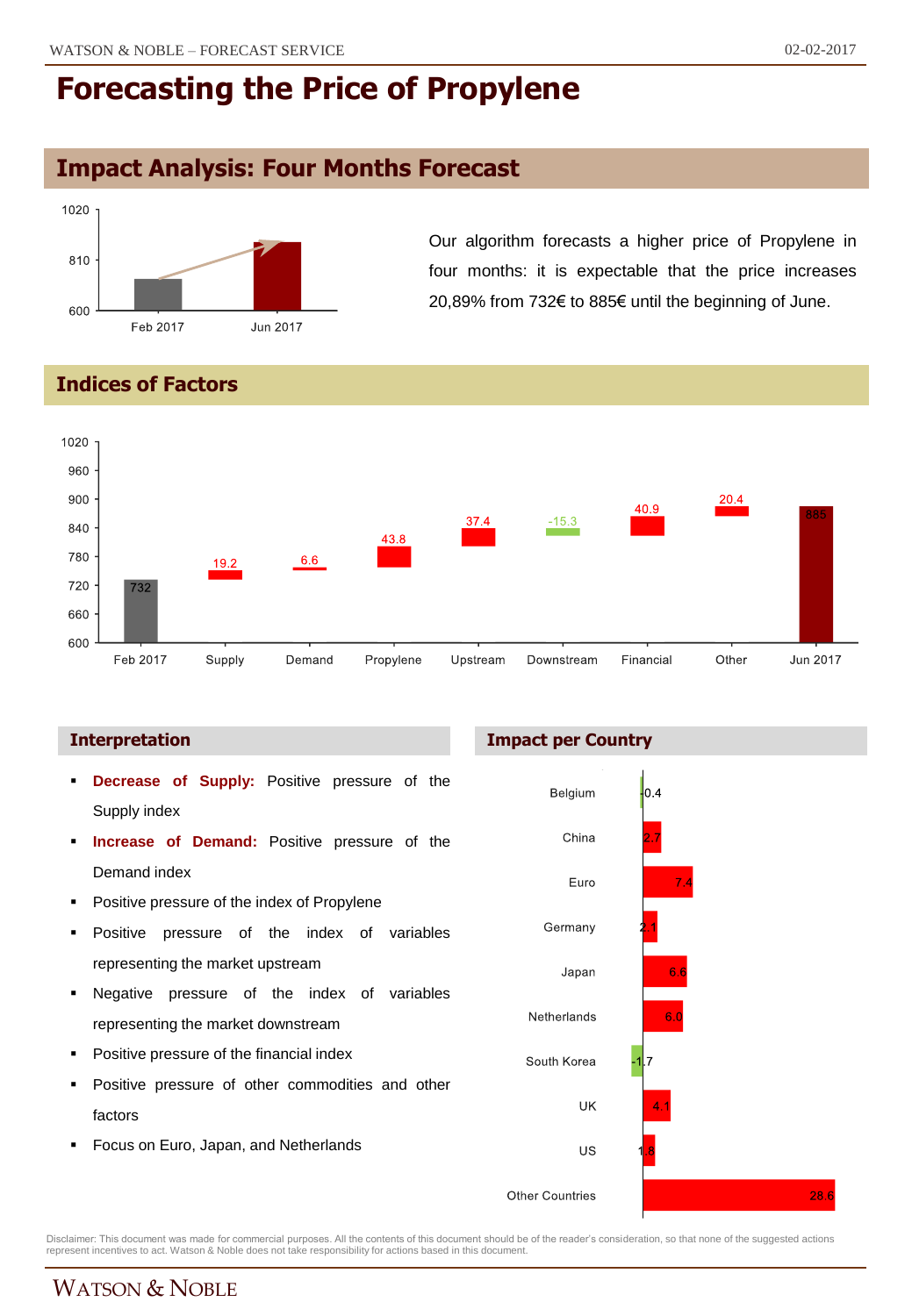## **Impact Analysis: Five Months Forecast**



Our algorithm forecasts a higher price of Propylene in five months: it is expectable that the price increases 23,52% from 732€ to 904€ until the beginning of July.

**Indices of Factors**



- **Decrease of Supply:** Positive pressure of the Supply index
- **Increase of Demand:** Positive pressure of the Demand index
- Positive pressure of the index of Propylene
- Positive pressure of the index of variables representing the market upstream
- Negative pressure of the index of variables representing the market downstream
- Slightly positive pressure of the financial index
- **Considerably positive pressure of other commodities and other factors**
- Focus on Japan, UK, and Netherlands





Disclaimer: This document was made for commercial purposes. All the contents of this document should be of the reader's consideration, so that none of the suggested actions<br>represent incentives to act. Watson & Noble does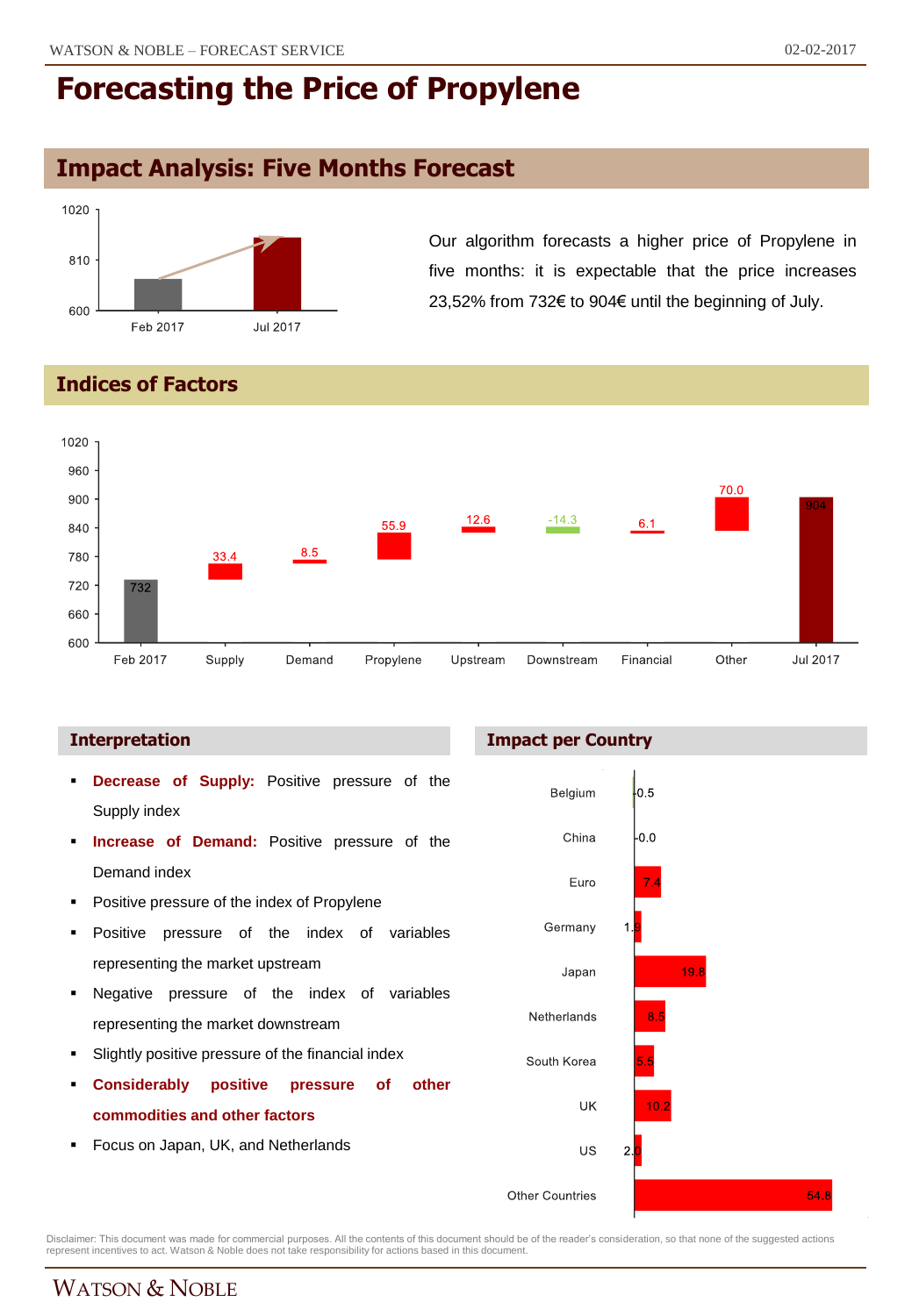## **Impact Analysis: Six Months Forecast**



Our algorithm forecasts a higher price of Propylene in six months: it is expectable that the price increases 19,05% from 732€ to 871€ until the beginning of August.

#### **Indices of Factors**



#### **Interpretation Impact per Country**

 **Decrease of Supply:** Positive pressure of the Belgium Supply index China **Increase of Demand:** Positive pressure of the Demand index Euro **Considerably positive pressure of the index of** Germany **Propylene** Slightly positive pressure of the index of variables Japan representing the market upstream Netherlands Negative pressure of the index of variables representing the market downstream South Korea Positive pressure of the financial index UK Positive pressure of other commodities and other factors US  $\overline{9}$  Focus on US, UK, and Singapore 42.2 **Other Countries** 

Disclaimer: This document was made for commercial purposes. All the contents of this document should be of the reader's consideration, so that none of the suggested actions<br>represent incentives to act. Watson & Noble does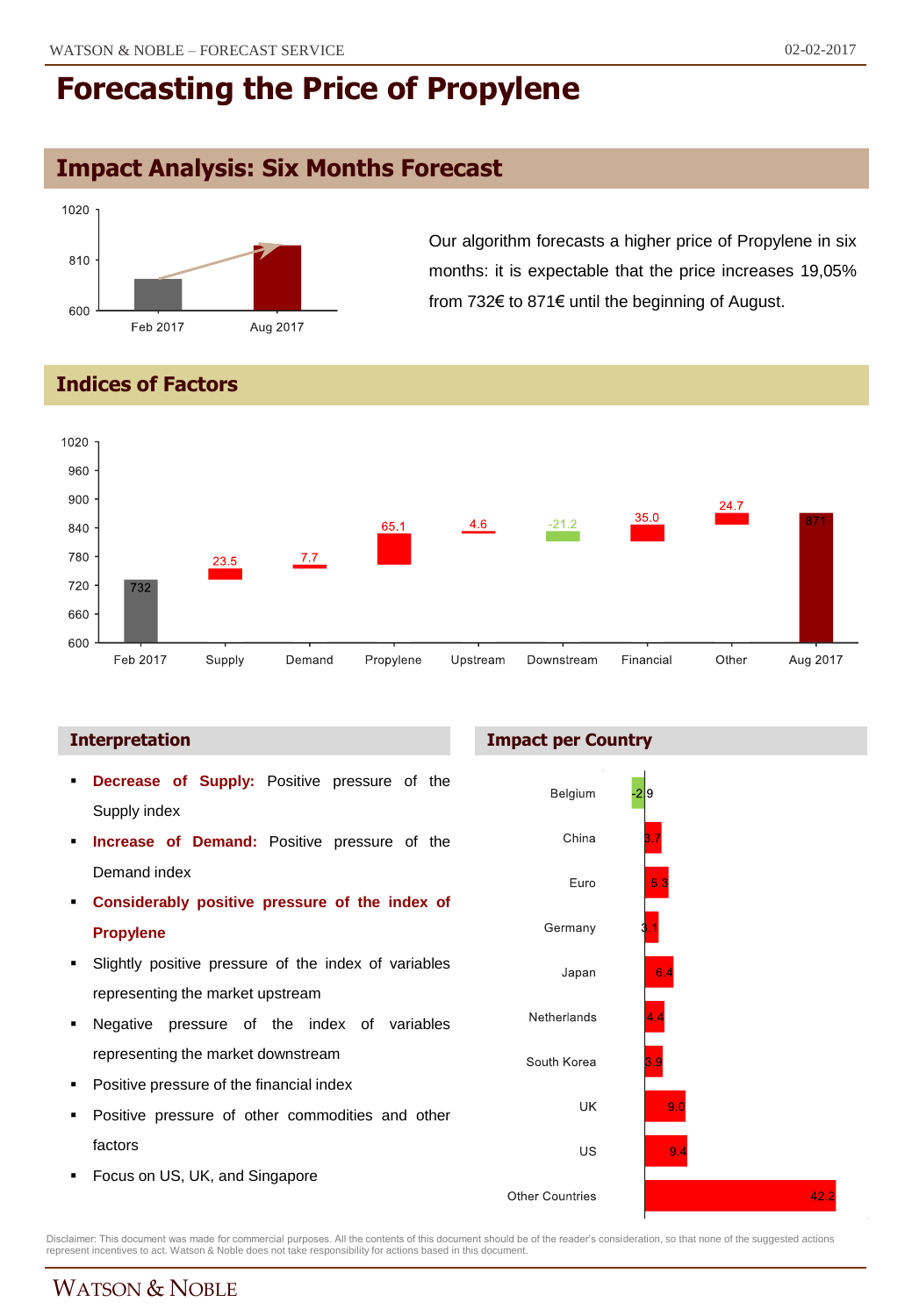## **APPENDIX I – Technical Explanation of the Impact Analysis**

In this appendix, we explain the impact analysis of the factors that most contribute for our forecasts.

This Impact Analysis is conducted individually for **each time horizon**, allowing for a distinction between the indices of variables that contribute for our forecasts at short and medium run.

For each time horizon, our analysis has **two components**: first, we present the impact of variables grouped by **indices of factors**; second we present the impact of variables grouped by **indices of countries.**

#### **Indices of Factors**

**Indices of factors** are indices of the weighted contributions of the variables grouped in those factors.

**Supply Index:** composed of macroeconomic variables of the producing and exporting countries. It includes variables such as production, exchange rates, inflation, monetary policy, and wages. For example, an increase in wages implies higher production costs which should (in linear, general, and *ceteris paribus* terms) generate an incentive to increase prices;

**Demand index:** composed of macroeconomic variables of the consuming and importing countries. It includes variables such as production, exchange rates, inflation, monetary policy, and wages. For example, a decrease in a consumer confidence index should (in linear, general, and *ceteris paribus* terms) increase savings and decrease demand, leading to lower prices;

**Propylene Index**: composed of variables related to Propylene. It includes variables such as the price of Propylene in different regions of the world and exports, imports, and producer prices of Propylene in some countries. For example, an increase in the price of Propylene in other region may imply an increase in the price of Propylene in Europe due to arbitrage movements;

**Upstream index:** composed of variables related to Oil and Natural Gas. It includes variables such as the price and exports, imports, and producer prices of the inputs in some countries. For example, an increase in the price of Oil should (in linear, general, and *ceteris paribus* terms) generate an increase in the price of Propylene;